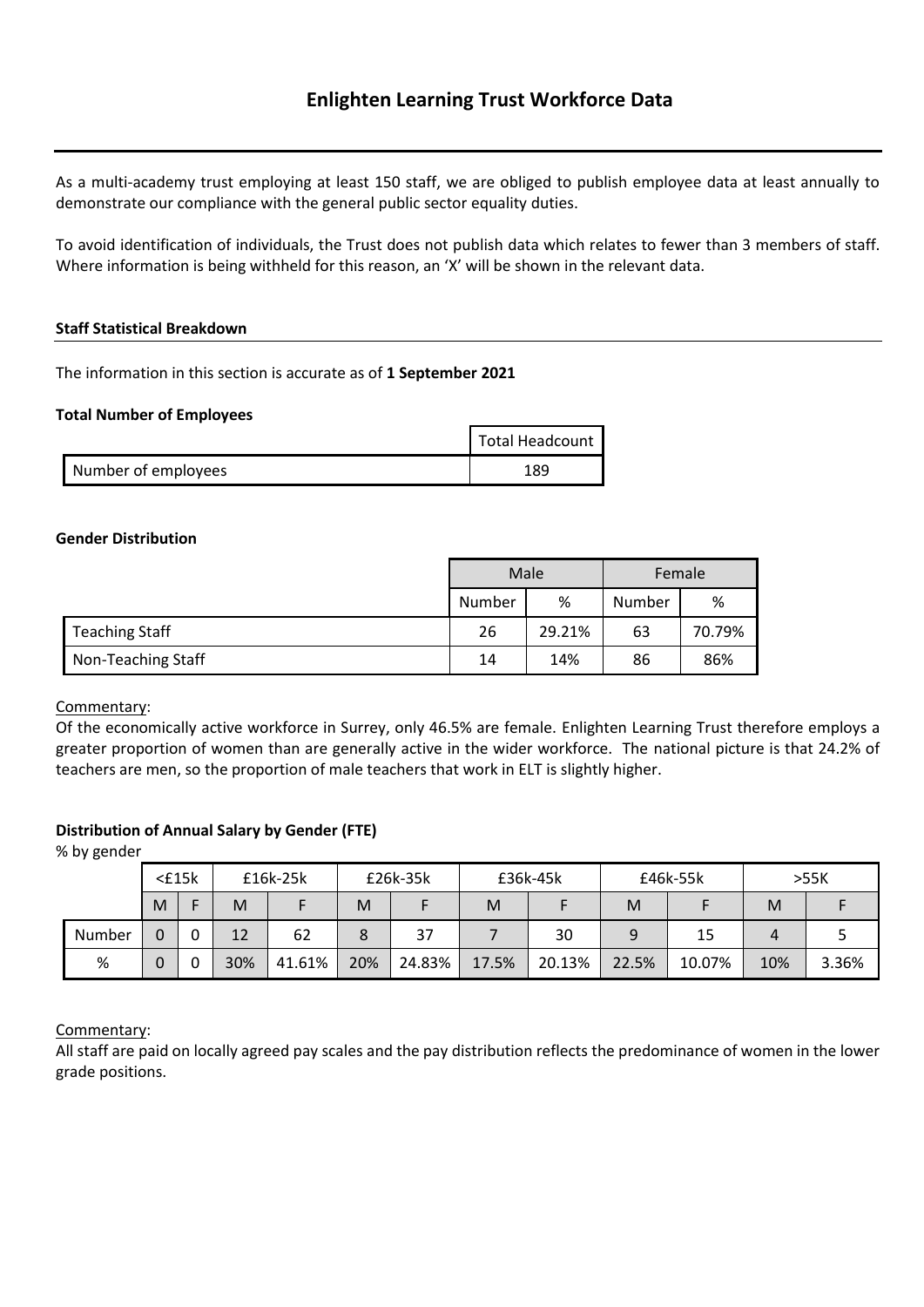## **Ethnic Origin Distribution**

The ethnicity of teachers and support staff is shown below:

|                       | White-British |        | White - Any other<br>White Background |        | <b>Ethnic Minority Groups</b> |       |
|-----------------------|---------------|--------|---------------------------------------|--------|-------------------------------|-------|
|                       | Number        | %      | Number                                | %      | Number                        | %     |
| <b>Teaching Staff</b> | 73            | 82.02% | 9                                     | 10.11% |                               | 7.87% |
| Non-Teaching Staff    | 78%<br>78     |        | 12                                    | 12%    | 10                            | 10%   |
| All Staff             | 151           | 79.89% | 21                                    | 11.11% | 17                            | 9%    |

### Commentary:

The overall proportion of White staff is broadly reflective of the economically active community in Surrey although the Trust employs more "White – Any other white background" staff than in this group. The proportion of staff from an ethnic minority group is slightly lower than comparative data. The student population in the Trust also shows a high overall proportion of White-British (72.97%), though there is a slight increase in the proportion of other ethnic minority groups (15.83%) in comparison with the staff data.

### **Age Distribution**

|               |        | <b>Teachers</b> | <b>Support Staff</b> |       |  |
|---------------|--------|-----------------|----------------------|-------|--|
|               | Number | %               | Number               | %     |  |
| $16-24$ years | 3      | 3.37%           | X                    | $x\%$ |  |
| 25-34 years   | 26     | 29.22%          | 6                    | 6%    |  |
| 35-44 years   | 36     | 40.45%          | 14                   | 14%   |  |
| 45-54 years   | 15     | 16.85%          | 31                   | 31%   |  |
| 55-64 years   | 6      | 6.74%           | 42                   | 42%   |  |
| 65+ years     | 3      | 3.37%           | 6                    | 6%    |  |

### Commentary:

The Trust has a relatively young teaching workforce, whilst support staff are in the older age bands

### **Declared Disabilities**

|                       | Declared |    | <b>Declared Not</b><br><b>Disabled</b> |        | Not Declared<br>(Unknown) |    |
|-----------------------|----------|----|----------------------------------------|--------|---------------------------|----|
|                       | Number   | %  |                                        |        | Number                    | %  |
| <b>Teaching Staff</b> | x        | х% | 88                                     | 98.88% | 0                         | 0% |
| Non-Teaching Staff    | 4        | 4% | 96                                     | 96%    | 0                         | 0% |

### Commentary:

The number of staff with declared disabilities is low. The Trust conducts an annual personal data audit which includes asking staff to declare any disabilities. The Trust is committed to following up with staff who have declared disabilities to identify if any support is required. The Trust has made a number of reasonable adjustments where appropriate to support staff.